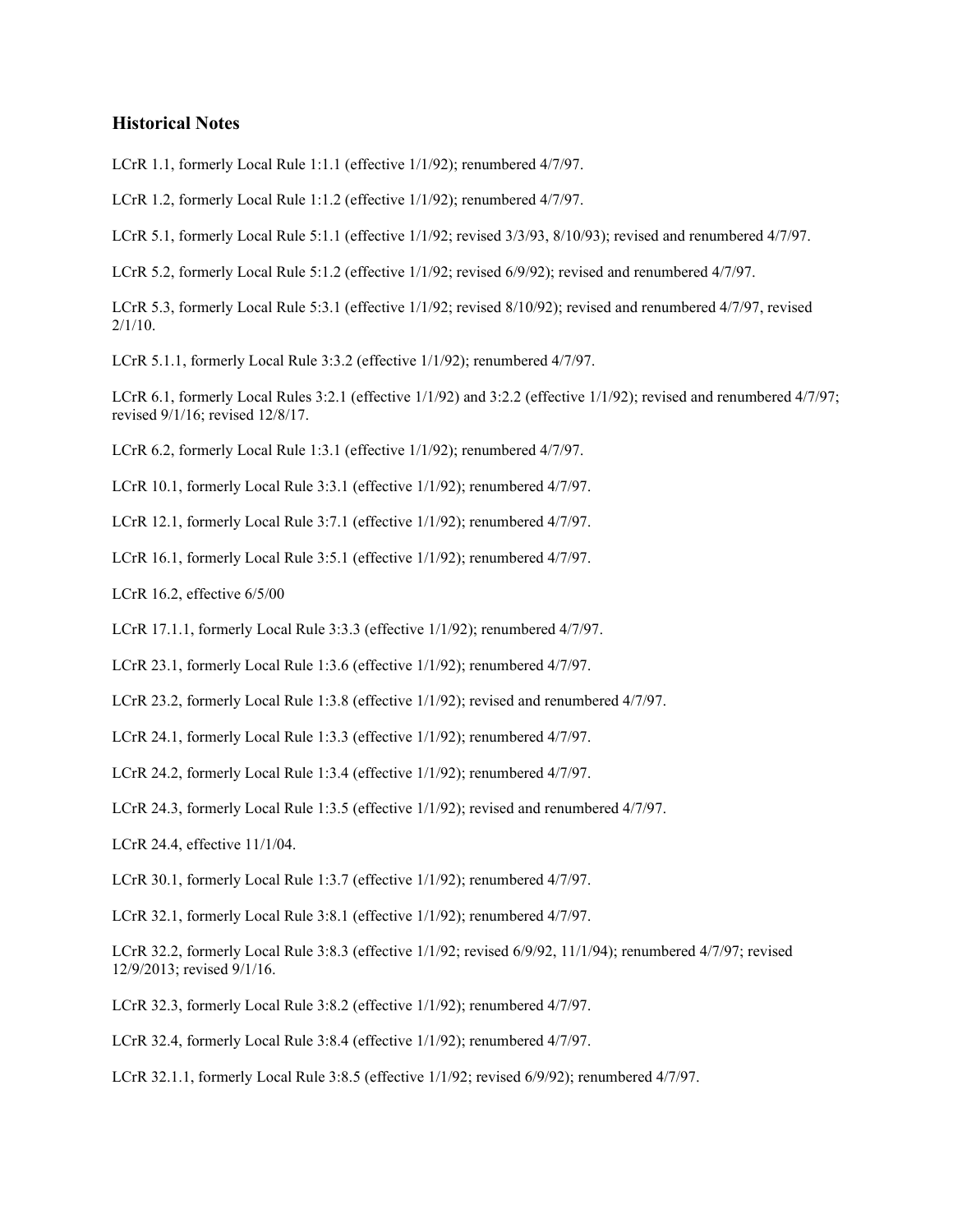LCrR 46.1, formerly Local Rule 3:10.2 (effective 1/1/92); renumbered 4/7/97.

LCrR 49.1, formerly Local Rule 1:2.1 (effective 1/1/92; revised 6/9/92); revised and renumbered 4/7/97; revised 1/1/00, 6/5/06, 10/2/17, 8/10/18.

LCrR 49.1.1, effective 3/1/04; revised 5/1/05, revised 10/2/17.

LCrR 49.2, formerly Local Rule 1:2.2 (effective 1/1/92); renumbered 4/7/97; revised 3/1/04, 1/1/06, 2/4/08, 6/12/17.

LCrR 49.3, formerly Local Rule 1:2.3 (effective 1/1/92); revised and renumbered 4/7/97.

LCrR 49.4, formerly Local Rule 1:2.6 (effective 10/2/95); renumbered 4/7/97; revised 2/2/09.

LCrR 53.1, formerly Local Rule 1:3.9 (effective 1/1/92); renumbered 4/7/97; revised 12/1/18.

LCrR 55.1, formerly Local Rule 3:2.3 (effective 1/1/92); renumbered 4/7/97.

LCrR 55.2, formerly Local Rule 1:2.5 (effective 1/1/92); renumbered 4/7/97.

LCrR 56.1, formerly Local Rule 1:4.1 (effective 1/1/92); renumbered 4/7/97.

LCrR 57.1, formerly Local Rule 3:4.1 (effective 1/1/92); renumbered 4/7/97.

LCrR 57.2, formerly Local Rule 1:4.2 (effective 1/1/92); renumbered 4/7/97.

LCrR 57.3, formerly Local Rule 1:4.3 (effective 1/1/92); renumbered 4/7/97; revised 4/6/98.

LCrR 57.4, formerly Local Rule 1:4.4 (effective 1/1/92); renumbered 4/7/97.

LCrR 57.5, formerly Local Rule 1:5.1 (effective 1/1/92) and 3:6.1 (effective 1/1/92); revised and renumbered 4/7/97; revised 1/15/98; revised 6/4/01; revised 3/1/04; revised 6/7/04; revised 11/1/06; revised 2/1/07; revised 8/31/09; revised 1/1/13, 12/9/2013, 7/2/18.

LCrR 57.6, formerly Local Rule 1:5.3 (effective 1/1/92); revised and renumbered 4/7/97.

LCrR 57.7, formerly Local Rule 1:5.2 (effective 1/1/92); renumbered 4/7/97; revised 08/10/98; revised 6/5/00, revised 7/24/06; revised 2/1/07; revised 4/4/11.

LCrR 57.8, formerly Local Rule 1:5.4 (effective 5/9/95); renumbered 4/7/97.

LCrR 57.9, formerly Local Rules 1:2.4 (effective 1/1/92; revised 12/15/92, 3/3/93, 5/5/93, 5/9/95), 6:1.1 (effective 1/1/92), and 6:2.5 (effective 1/1/92; revised 3/3/93, 5/9/95); revised and renumbered 4/7/97; revised 8/10/98; revised 04/02/02; revised 9/29/05; revised 10/10/19.

LCrR 57.10, formerly Local Rule 6:1.2 (effective 1/1/92; revised 5/9/95); renumbered 4/7/97.

LCrR 57.11, formerly Local Rule 6:1.3 (effective 1/1/92; revised 7/10/95); revised and renumbered 4/7/97.

LCrR 57.12, formerly Local Rule 6:1.4 (effective 1/1/92; revised 7/10/95, 6/3/96); revised and renumbered 4/7/97; revised 10/20/97, revised 4/12/07.

LCrR 57.13, formerly Local Rule 6:1.5 (effective 1/1/92); renumbered 4/7/97.

LCrR 57.14, formerly Local Rule 6:2.2 (effective 1/1/92); renumbered 4/7/97.